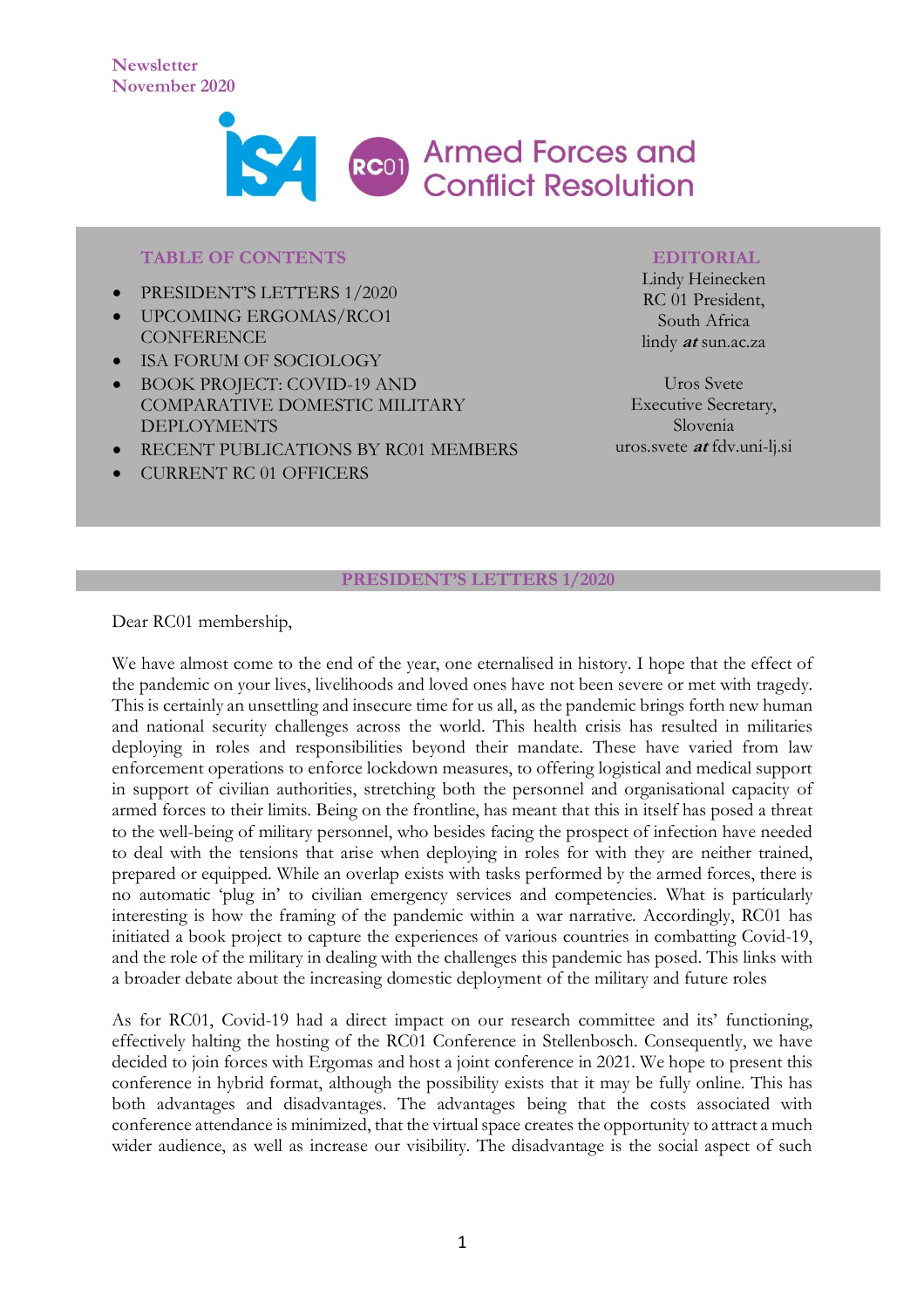

events, which provide opportunities to debate, link up with old, meet new friends and broaden our networks.

At this point, I appeal to all of you to renew your membership and to make an active attempt to help us recruit new members to broaden our international footprint. RC01 is the most internationally diverse military/academic research committee and an ideal opportunity to link up with scholars around the world and present our work to a broader audience. Membership also affects our ability to participate in the ISA World Congress in Melbourne, Australia 24-30 July 2022 [https://www.isa-sociology.org/en/conferences/world-congress.](https://www.isa-sociology.org/en/conferences/world-congress) RC01 is particularly interested in having a more diverse membership from Latin America, Asia and Africa, currently under-represented in terms of our membership. Membership is for a four-year period and joining RC01 now, will ensure that you can participate in the upcoming Ergomas/RC01 Conference as well as the ISA World Congress. To become a member, proceed to the following link: [https://www.isa-sociology.org/en/membership/individual-membership/guidelines.](https://eur03.safelinks.protection.outlook.com/?url=https%3A%2F%2Fwww.isa-sociology.org%2Fen%2Fmembership%2Findividual-membership%2Fguidelines&data=04%7C01%7C%7C028a97b61f754c4e6fa208d88f9ab28d%7Ca6fa3b030a3c42588433a120dffcd348%7C0%7C0%7C637417241879706149%7CUnknown%7CTWFpbGZsb3d8eyJWIjoiMC4wLjAwMDAiLCJQIjoiV2luMzIiLCJBTiI6Ik1haWwiLCJXVCI6Mn0%3D%7C1000&sdata=lg%2B0sODk0%2BdTbTORrGoYU4L79BB27na1Vks9V2Bi5Es%3D&reserved=0) Note, that there is currently a discount on RC01 membership fees.

**Lindy Heinecken President RC01**

#### **UPCOMING ERGOMAS/RCO1 CONFERENCE**

**Call for Submissions 16th ERGOMAS Conference in Tartu, Estonia – 19-23 July 2021 \*In collaboration with the ISA Armed Forces and Conflict Resolution Research Committee (RC01)**

**Hosted at the Institute of Social Studies, University of Tartu, Estonia Submission deadline: February 2021 Submission platform will be open soon!**

The *European Research Group on Military and Society (ERGOMAS)* is an interdisciplinary, international scientific association devoted to collaborative research on military and society. It is a public, nonprofit, and politically and ideologically independent professional organization of scientists. Its purposes are pursued through the activities of its Working Groups and a biennial conference. The objectives of the *Armed Forces and Conflict Resolution Research Committee (RC01)* are to develop professional contacts between sociologists of armed forces and conflict resolution throughout the world; encourage the international exchange of research findings, theoretical developments, and methodologies in the sociology of armed forces and conflict resolution; promote the teaching of course materials dealing with armed forces and conflict resolution at undergraduate, graduate, and post-graduate levels; and promote international meetings and research collaboration in the field of armed forces and conflict resolution.

We are pleased to announce the 16<sup>th</sup> **biennial ERGOMAS** conference, in collaboration with **the RC01 Interim Meeting**! **The conference will take place in Tartu Estonia, 19-23 July 2021.** The theme for this conference will be **Dynamic armed forces in changing societies: Challenges for research in and on the military** (see below for additional details).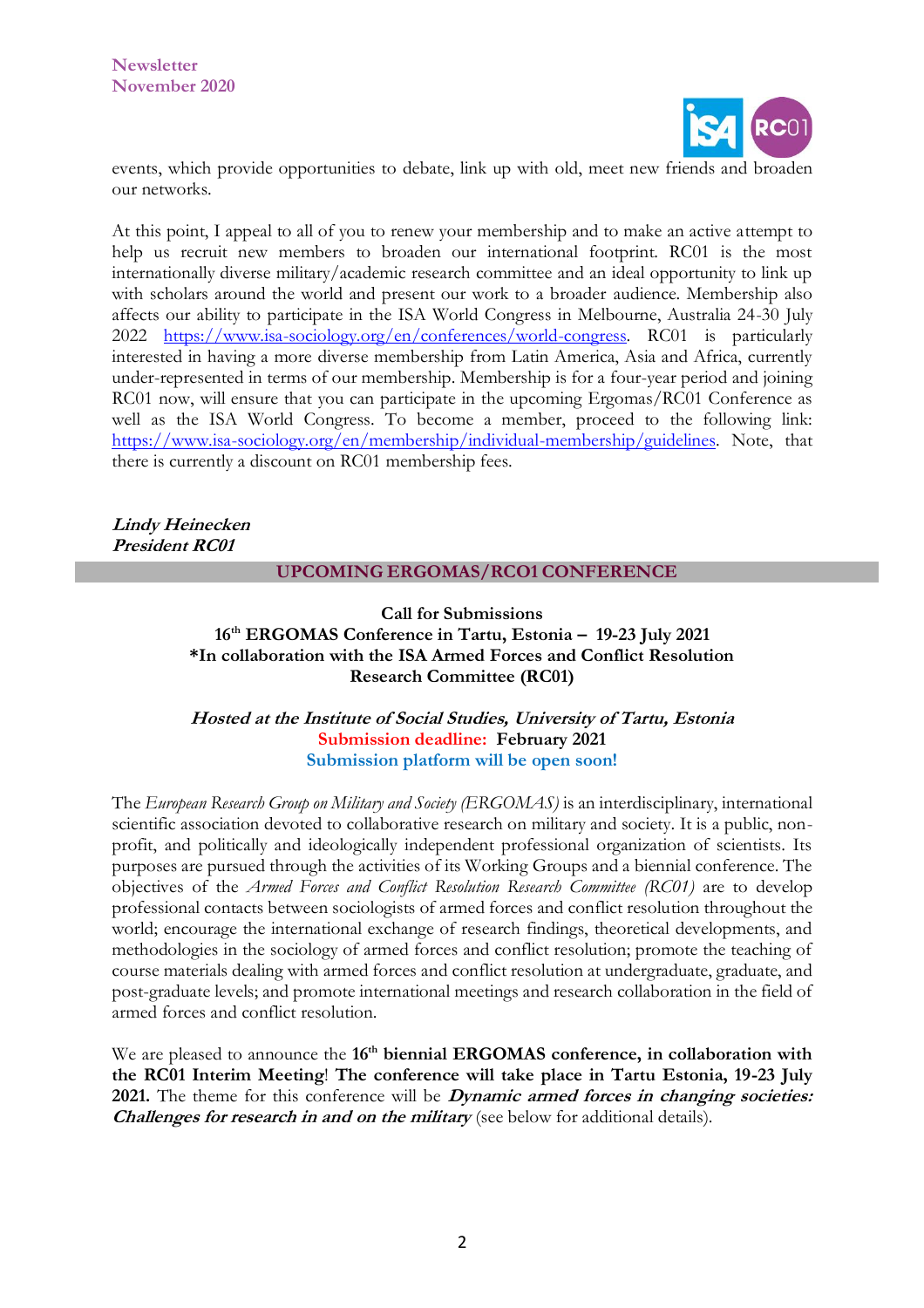

# **Conference Theme: Dynamic armed forces in changing societies: Challenges for research in and on the military**

Societal changes have sped up in the last decades, partly due to the acceleration of social time, "information dependency", and mediazation of all aspects of life, including security and defence. These processes, together with a rapidly changing threat landscape, place unprecedented demands on the military. At present, we see for example, how global powers become more confrontational regarding economic, political and social issues. At the same time, we see the rapid development in technology in terms of artificial intelligence and the use of drones, which is changing the nature of war, as well as the role and functions of armed forces and relations between states. Within states, the rise of populism, increasing authoritarianism, xenophobia and racism are giving rise to new forms of insecurities and risks, often drawing the military into internal security roles. All these aspects in turn affect civil-military relations, defence transformation and military/police relations? To address these issues, there is the need for high quality research to contextualize the effect these societal forces are having on the role and functions of the military. Accordingly the aim of this  $16<sup>th</sup>$ biennial ERGOMAS conference, together with RC01 in Tartu aims to bring together novel theoretical and methodological issues in the field of military studies. More detailed information about ERGOMAS and the Working Groups can be found at the ERGOMAS website: <http://www.ergomas.ch/> and at the RC01 Website [https://www.isa-sociology.org/en/research](https://www.isa-sociology.org/en/research-networks/research-committees/rc01-armed-forces-and-conflict-resolution/)[networks/research-committees/rc01-armed-forces-and-conflict-resolution/](https://www.isa-sociology.org/en/research-networks/research-committees/rc01-armed-forces-and-conflict-resolution/) 

## **We encourage discussion in these areas, as well as other key topics of research in the military and society domain. ERGOMAS Working Groups include:**

- Morale, Cohesion and Leadership
- Public Opinion
- Mass Media and the Military
- Gender and the Military
- Military Profession
- Civilian Control of the Military
- Warriors in Peacekeeping
- Military Families
- Recruitment and Retention
- Military and Police Relations
- Violence and the Military
- Veterans & Society
- Military Conflict Management and Peace Economics
- Critical Military Studies
- Total Defence Force

## **In addition to this, RC01 panels for the joint 2021 conference will be along the following themes:**

- COVID-19 Implications for defence and security and civil-military relations\*
- African security threats and armed forces
- Cyber-security domain and the military
- Human resource management and defence transformation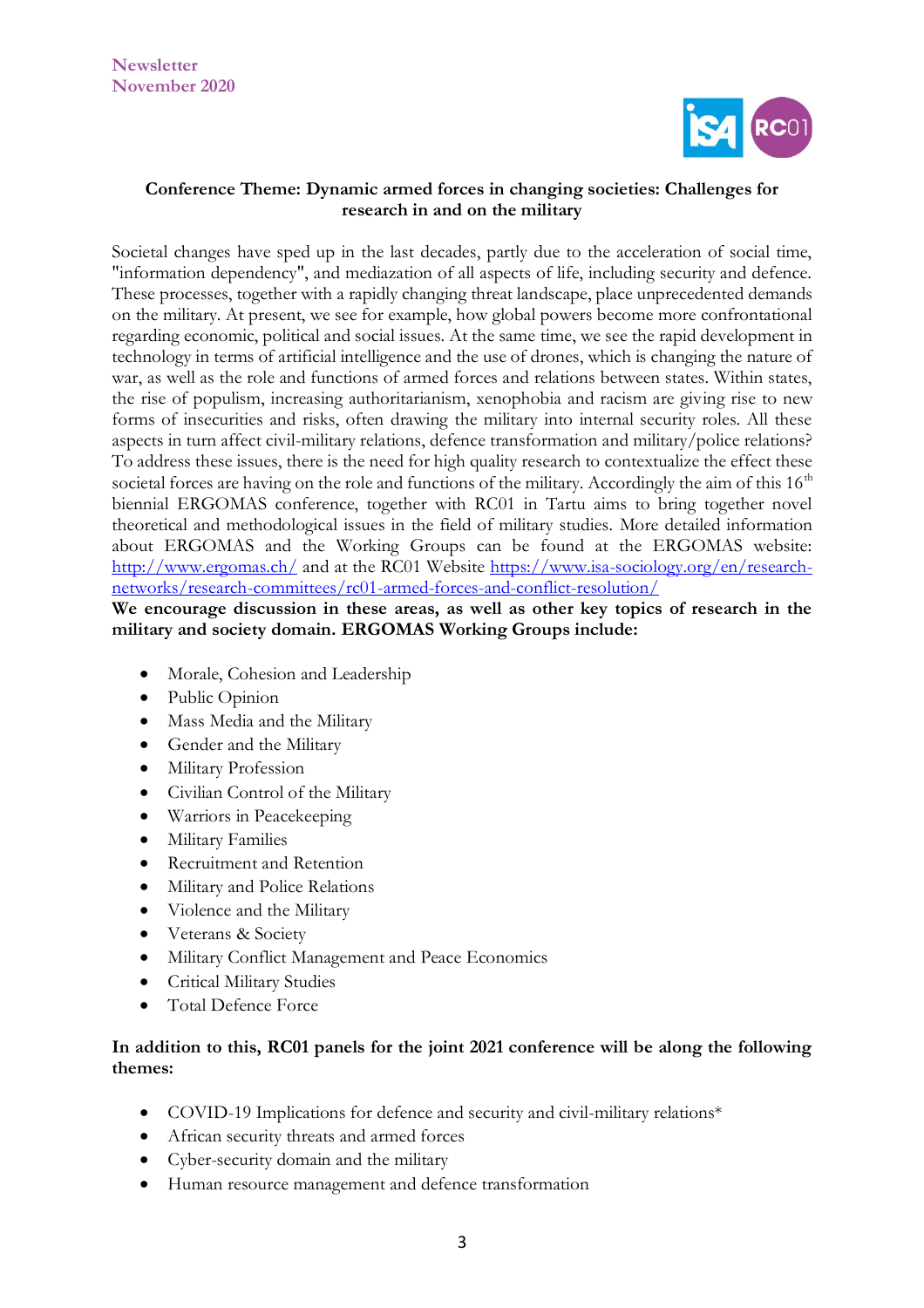

- Technological change and future war
- Violence, conflict resolution and security

\*Special panel presentations are invited on COVID-19 Implications for defence and security and civil-military relations. The intention is that the papers submitted for this panel will be the basis for a monograph on this timely topic.

## SUBMISSION INFORMATION

**Abstracts for conference presentations should be a maximum of 200 words. Submission deadline: I February 2021 Submission platform will be open soon!**

**\*\*\*Please note that no individual may participate with more than two presentations as first presenter.**

## **Presentation Formats:**

The following types of presentations will be included in the conference:

**Individual presentations:** Stand-alone oral presentations based on original research or empirical inquiry (15 minutes in length). *Note that the provision of the research papers to the conference organizers is not required unless requested by the respective WG coordinator*.

**Panel presentations:** Panels will comprise 4 inter-related oral presentations (each 15 minutes in length; see additional details below).

**Round tables:** Round tables will include 7-8 presentations that are 5 minutes in length. These will entail a quick brief overview or summary based on original research or empirical inquiry. Note that submissions that are not accepted as individual presentations may be invited to present in the round table format instead.

## **Panel Submissions**:

Proposals for full panels should be submitted directly to the appropriate working group coordinator, and cc'd to Irina Goldenberg ([Irina.Goldenberg@forces.gc.ca\)](mailto:Irina.Goldenberg@forces.gc.ca). The description of each working group, along with the contact information for the working group coordinators can be found at <http://ergomas.ch/index.php/working-groups> .

Abstracts for panel proposals should contain no more than 4 presentations (with a maximum of 200 words per presentation). **The overall panel description, as well as the abstracts and names of the presenters for each component presentation should be included in the submission**.

## **Please note the following important dates:**

Submission deadline: 1 February 2021 Acceptance decisions: 1 March 2021 Draft program: 15 April 2021 Deadline for early registration: 15 May 2021 Deadline for registration: 15 June 2021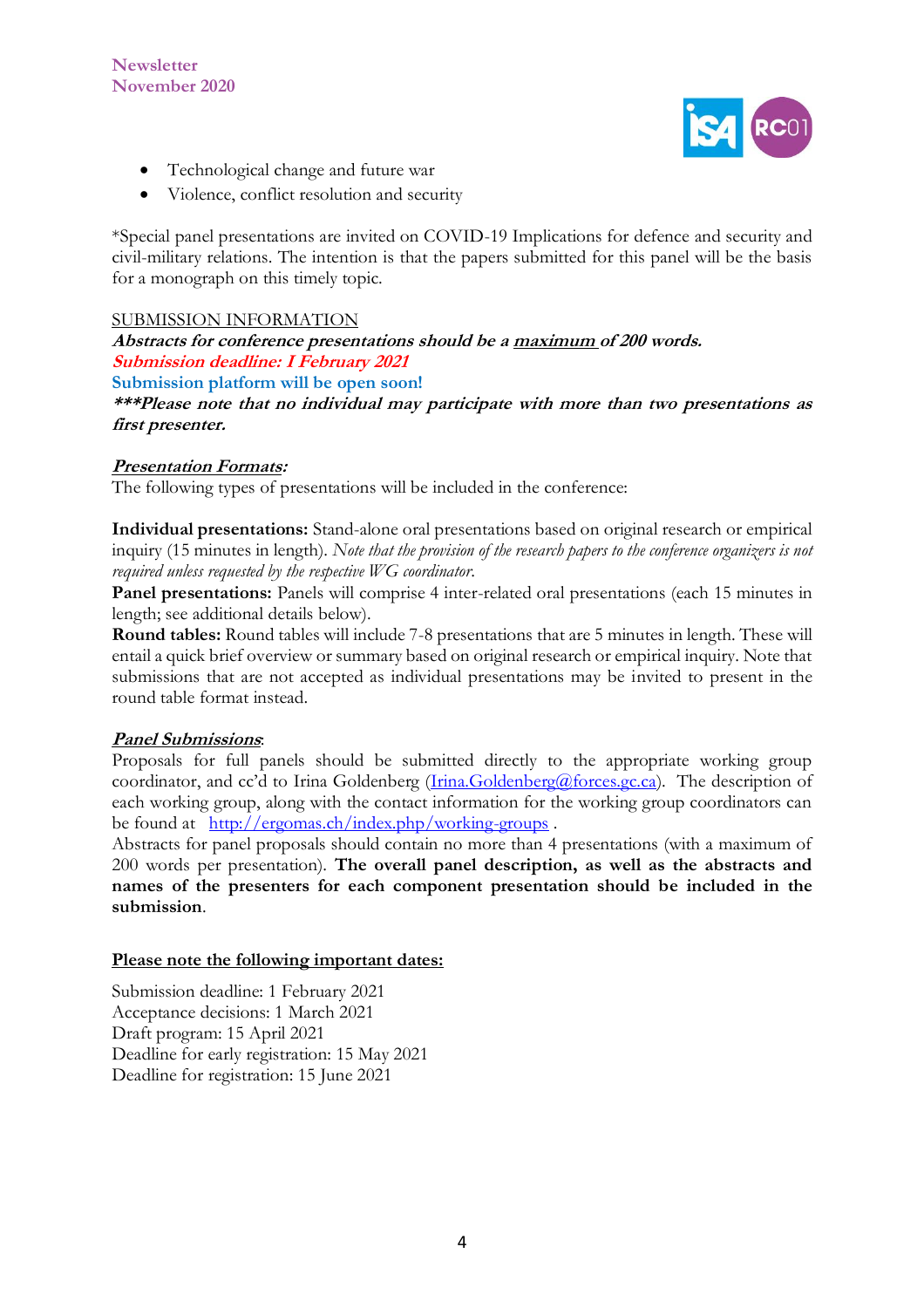

#### **ISA FORUM OF SOCIOLOGY, PORTO ALEGRE, BRAZIL 14-18 JULY 2021**

The IV ISA Forum of Sociology is to be held in Porto Alegre, Brazil, 14-18 July with the theme Democracy, Environment, Inequalities and Intersectionality. Fifty-two Research Committees and all our seven Working and Thematic Groups have confirmed their participation in this even. This is a major event for the ISA and a fantastic opportunity to foster global dialogues with strong insights from Latin American colleagues. RC01, has three panels at the ISA Forum next year, hosted as an online conference. These are:

- Sociología de los militares en América Latina [5 participants]
- Role & Conditions of Women in Conflict & Post-Conflict Zones [9 participants]
- New Professionalism in Armed and Security Forces / Nuevo profesionalismo en las Fuerzas Armadas y de seguridad [7 participants], JOINT SESSION WITH RC52

A big word of thanks to the Vice President of RC01, Celso Castro for organising these sessions. For further information on other panels see: [https://www.isa-sociology.org/en/conferences/forum/porto-alegre-2020.](https://www.isa-sociology.org/en/conferences/forum/porto-alegre-2020)

#### **BOOK PROJECT: COVID-19 AND COMPARATIVE DOMESTIC MILITARY DEPLOYMENTS**

#### **Coordinators: Lindy Heinecken and Christian Leuprecht**

In the course of the COVID-19 pandemic, militaries in several countries deployed to support civilian national authorities. This demand for military assistance comes on top of a quantitative and qualitative change in domestic military operations due to climate change, notably in containing wildfires and flooding and increasing deployment in public order duties in some countries. Enhanced demands and deployments have implications for operations, readiness, doctrine, policy, equipment, training, force generation, force employment, force structure, civil-military relations as well as federal and multilevel governance. This project intends to capture country specific observations, identify comparative findings, and draw out broader implications around the deployment of the military in domestic roles, whether law enforcement or dealing with other state emergencies. Here it would appear that the military's main task in domestic operations is not capacity building but capacity replacement – the ability to surge specific competencies on short notice, but without an ability to sustain this over the medium term.

Similarly, the Covid-19 pandemic has brought about forth many challenges to both human and national security, as the military deployed in tasks not normally associated with their mandated roles and responsibilities. For this project, we are particularly interested in establishing how and in what roles the military was deployed, what challenges this posed in terms of their capacity, as well as overall governance and multisectoral cooperation. On the one hand, politicians may want to be seen as doing something; so, they call in the military even though that may not be the optimal response. On the other hand, the military presents a moral hazard for politicians, especially where armed forces are ill-equipped, trained and prepared for these tasks, or found guilty of human rights abuses. But, depending on the nature of the deployment and roles performed, this deployment could also be an opportunity for the armed forces to enhance their public profile, image and value.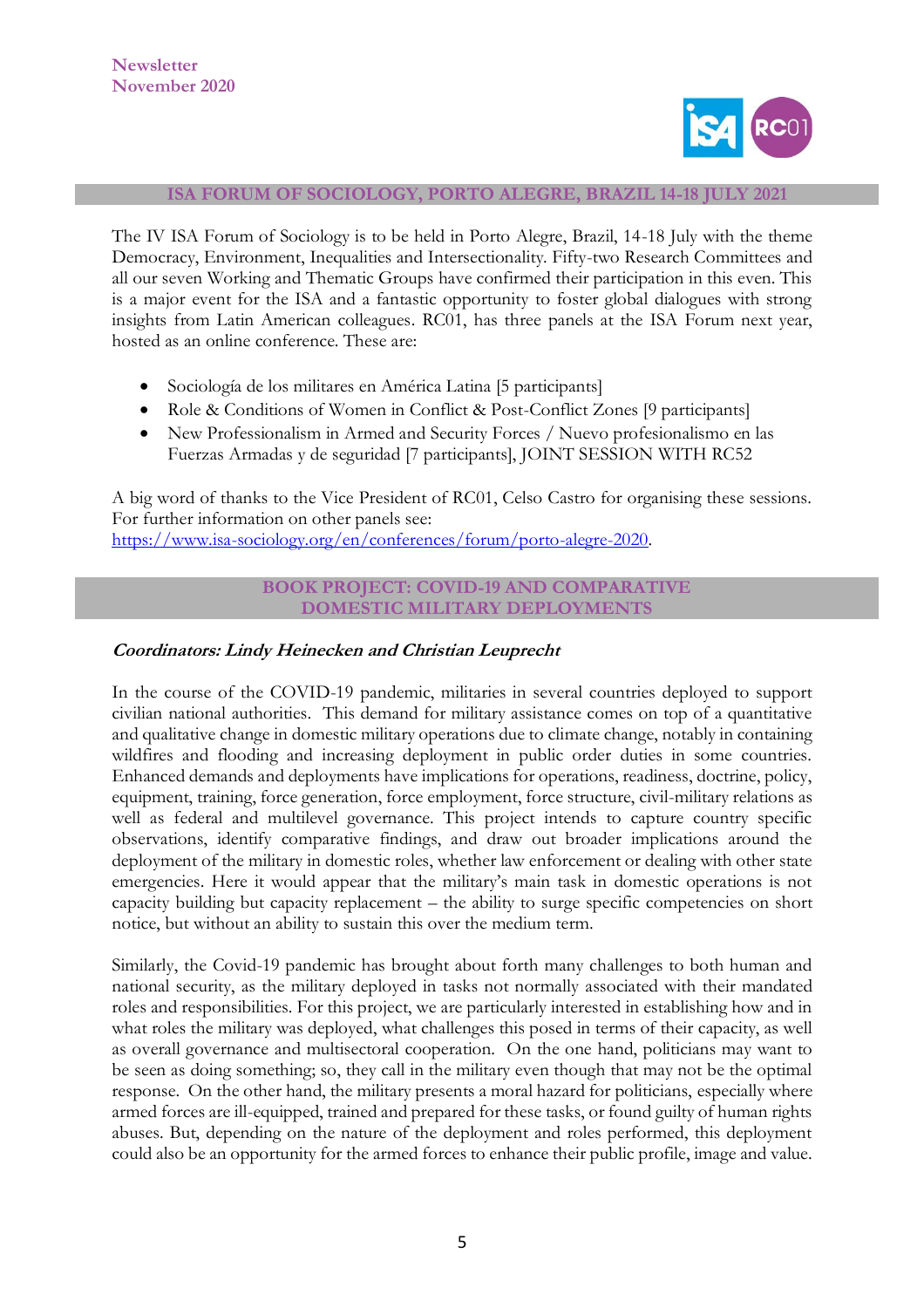

In this regard, it is imperative to examine how the public perceives the deployment and what accountability measures are in place, if, or where abuses are reported.

## **For this project we require contributors to look at the following:**

## **General context**

- *What is the constitutional and legal basis for domestic military deployments*: How do domestic operations differ from Humanitarian Assistance and Disaster Relief abroad? What sort of deployments are permissible, under what conditions and what civil authority must authorize such a deployment. How and under what conditions can substate entities ask for military assistance, and of what kind? Which institution ultimately decides on the mandate of the operation? Is deploying the military the sole prerogative of the political executive? If legislative approval required? Is there legislative or other oversight? In other words, is there civil oversight? Who decides on the rules of engagement?
- *Deployments:* What is the extent of domestic deployment (length, number of personnel, what personnel, what roles)? Describe the types of domestic military deployments (ideally over the past 25 years). Have deployments changed quantitatively or qualitatively? Are demands greater/different today than they were previously?

## **Covid-19 and military deployment**

- *Mandate*. What was the constitutional and legal basis for the deployment of the military during Covid-19? Was this subject to legislative oversight and approval? Where the oversight mechanisms effective, or violated?
- *Planning, Intelligence and Command*. Is there sufficient planning, exercise and coordination between the military and civilian institutions? Is there a command structure defined in law for civil-military domestic operations? What is the scope of civilian (health) intelligence? Does the military only get involved when its operational support is requested? The failure of the Global Pandemic Health Intelligence Network aside, there was adequate intelligence to spur action, yet little or none was taken: "[the allure of deferred decision](https://www.brookings.edu/book/surprise-attack/)" in the words of Richard Betts – by the civilian and political leadership.
- *Institutions*. Who were the principal other civilian institutions with which your armed forces interacted? Were these institutions adequately prepared to coordinate with the military? What Emergency Services Organizations (coordination capacity) exists to facilitate the response to Covid-19 and where did the military fit into the process. Have military operational norms such as having well-defined SOPs and command structures been problematic when working with civilian agencies and NGO's in domestic operations?
- *Roles and tasks*. In what roles were the military deployed? Was it mainly in law enforcement, public order, border control or in humanitarian assistance or a combination of all. How has the military adapted to this change in domestic operations and operational tempo?
- *Force structure*: Who was deployed, the regular force, reserves, what branches or components were deployed and for how long? For example medical corps, infantry, engineering corps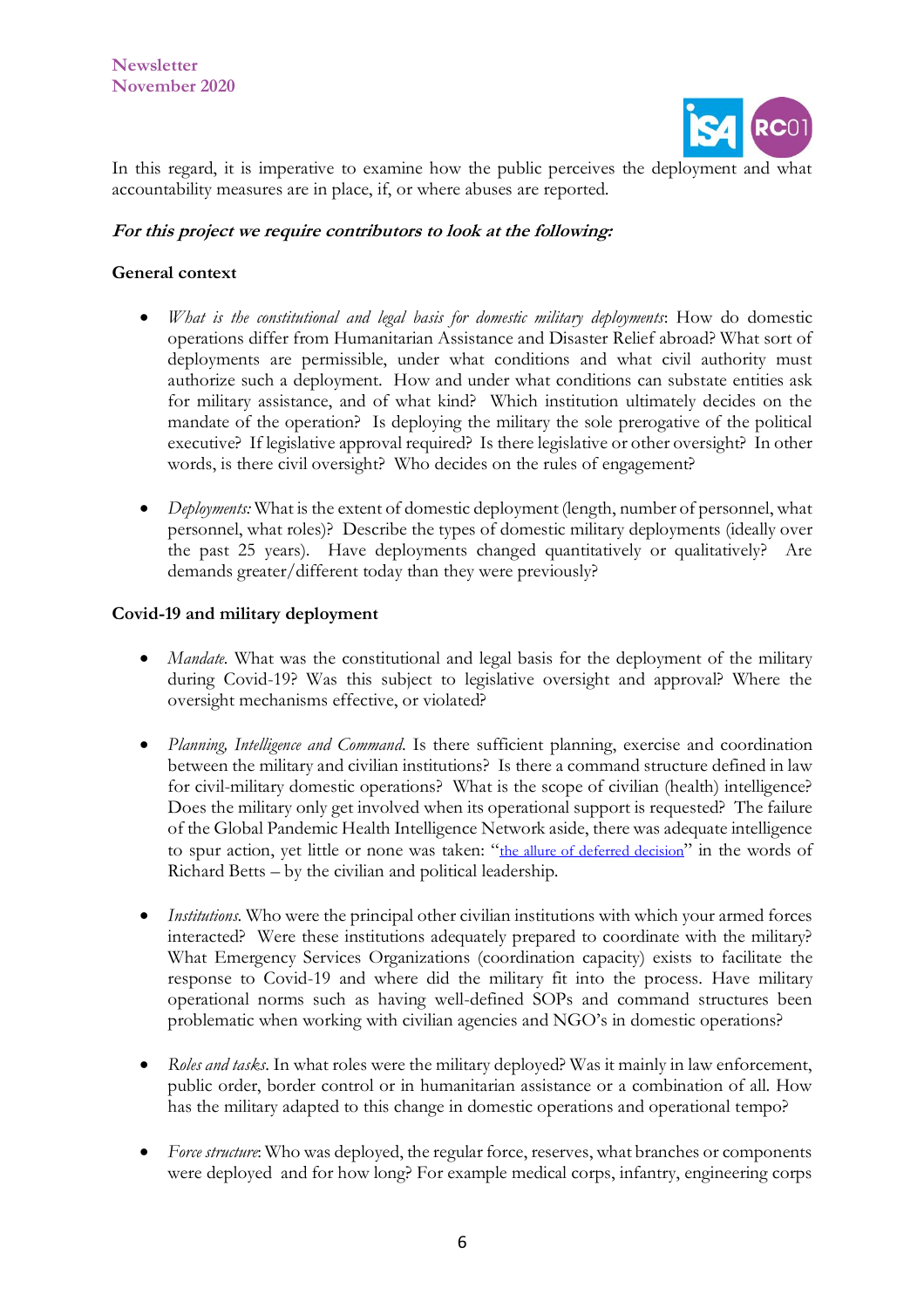

- *Resourcing*: What state resources where made available to respond to the challenges posed by the Covid-19 pandemic? Are its civilian counterpart institutions sufficiently resourced? What challenges or shortcomings were experienced by the military in terms of personnel, equipment, funding in terms of the roles in which they were deployed.
- *Readiness:* How did your country's military react to operational demands arising out of Covid-19? Have the demands of the pandemic caused your country's military to rethink the balance between domestic operations and combat? How does frequency of domestic deployment impact overall combat readiness? How does the train and equipping of National Guard / Reserve units fit in the overall readiness and demands to generate general purpose combat capable forces?
- *Effectiveness*: How effective is the military at domestic operations and what sort of organizations challenges emerge as a result of domestic operations, in general and specifically with regard to Covid-19.
- *Culture*: Do the armed services accept domestic assistance as a legitimate role with an equal status to combat, or do they regard it as either an "other related duty" for which little preparation needs to be done or at worst an impediment to "real soldiering." To what extent did military culture facilitate or hamper the deployment during Covid-19? Was the military culture problematic when working with civilian agencies, NGOs and interacting with the civilian population?
- *Public opinion*. What is the public image of the armed forces? And how does that shape its role in domestic operations ("Force of Last Resort" or "Force of Immediate Effect")? What sort of debates are there about the deployment of the military in an internal role/policing/humanitarian aid? Has acceptance/non-acceptance of the domestic assistance role affected public opinion regarding the legitimacy and salience of the armed services? Have the norms of combat operations affected how the armed services carry out their domestic role?
- *Accountability and transparency*. What oversight mechanisms existed to regulate the deployment and conduct of the military? How were human rights or other violations by the military dealt with? To whom where they reported and how were they addressed?
- *Future*: How has the Covid-19 pandemic opened up debates on the future force design/structure and/or organisational transformation of the military?

If you are interested in participating in this book project, please email Lindy Heinecken, [Lindy@sun.ac.za](mailto:Lindy@sun.ac.za) or Christian Leuprecht, [christian.leuprecht@rmc-cmr.ca](mailto:christian.leuprecht@rmc-cmr.ca) by January 2021. We plan to have a round table discussion on this topic at the Ergomas/RC01 conference.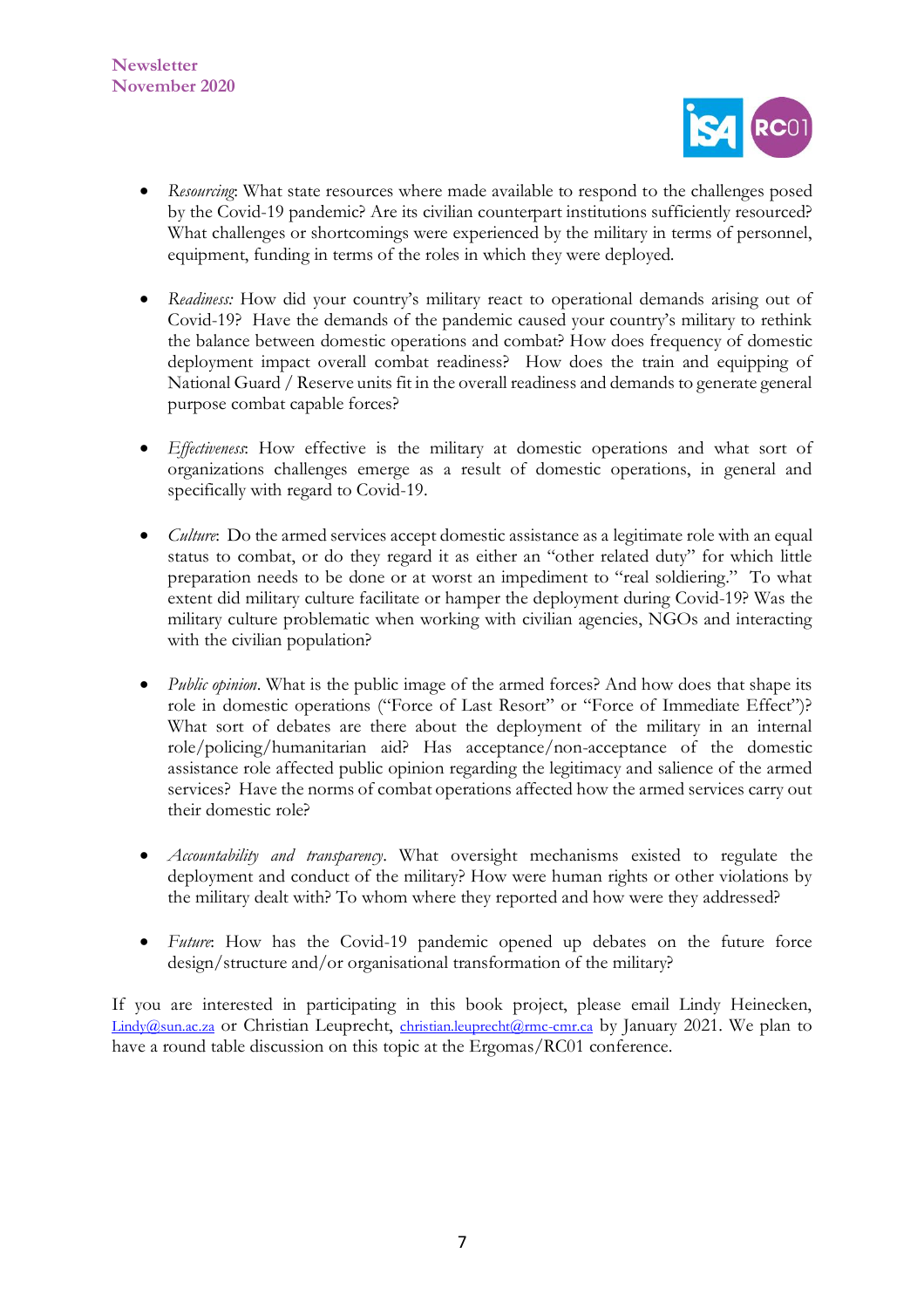

#### **RECENT PUBLICATIONS BY RC01 MEMBERS**

#### **BOOKS**

#### **2020**

Moehlecke de Baseggio, E., Schneider, O., and Szvircsev Tresch, T. (2020) *Social Media and the Armed Forces*. Springer.

Social media has changed communication and interaction in today's society. Its omnipresence affects the armed forces as well and presents opportunities and risks. The book covers the impact of social media in the everyday life of military personnel and analyses the extent to which social media influences their performance. Special attention is paid to the appearance of gender in military social media channels. Another focus is the new form of follow-up discussion on social media. The public perception of the armed forces shapes the public's opinion about them and can be used by the armed forces as a monitoring tool of society's attitudes towards them. The context in which armed forces are discussed is oftentimes beyond their sphere of influence and potentially leads to a loss of control. A severe manifestation occurs when social media is used to strategically distribute misinformation in order to shape public opinion and national security. <https://www.springer.com/gp/book/9783030475109>

#### Soeters, J. (2020) *Management and Military Studies, classical and current foundations.* Routledge.

Following up on the previous book on "Sociology and Military Studies" (Routledge, 2018), this book connects findings and insights authored by famous scholars in management and organization studies with challenges the military is facing today. Now the authors to be discussed are not sociology's founding parents such as Max Weber, Karl Marx, Georg Simmel, Emile Durkheim, Jane Addams, W.E.B. Du Bois, Norbert Elias, Arlie Hochschild and others, but scholars such as Henry Mintzberg, Karl Weick, Mary Parker Follett, James March, Chester Barnard, Chris Argyris, Micheal Porter, Jeffrey Pfeffer, Rosabeth Moss Kanter, Nils Brunsson and others. Organizational sociology is what ties these two books together. [https://www.routledge.com/Management-and-](https://www.routledge.com/Management-and-Military-Studies-Classical-and-Current-Foundations/Soeters/p/book/9780367198978)[Military-Studies-Classical-and-Current-Foundations/Soeters/p/book/9780367198978](https://www.routledge.com/Management-and-Military-Studies-Classical-and-Current-Foundations/Soeters/p/book/9780367198978)

## Heinecken, Lindy.(2020) *South Africa's Post Apartheid Military: Lost in Transition and transformation,* Springer.

This book examines how the South African National Defence Force has adapted to the country's new security, political and social environment since 1994. In South Africa's changed political state, how has civilian control of the military been implemented and what does this mean for 'defence in a democracy'? This book presents an overview of the security environment, how the mission focus of the military has changed and the implications for force procurement, force preparation, force employment and force sustainability. The author addresses other issues, such as: the effect of integrating former revolutionary soldiers into a professional armed force; the effect of affirmative action on meritocracy, recruitment and retention; military veterans, looking at the difficulties they face in reintegrating back into society and finding gainful employment; gender equality and mainstreaming; the rise of military unions and why a confrontational, instead of a more corporatist approach to labour relations has emerged; HIV/AIDS and the consequences this holds for the military in terms of its operational effectiveness .In closing, the author highlights key events that have caused the SANDF to become 'lost in transition and transformation', spelling out some lessons learned. The conclusions she draws are pertinent for the future of defence, security and civil-military relations of countries around the world. <https://www.springer.com/gp/book/9783030337339>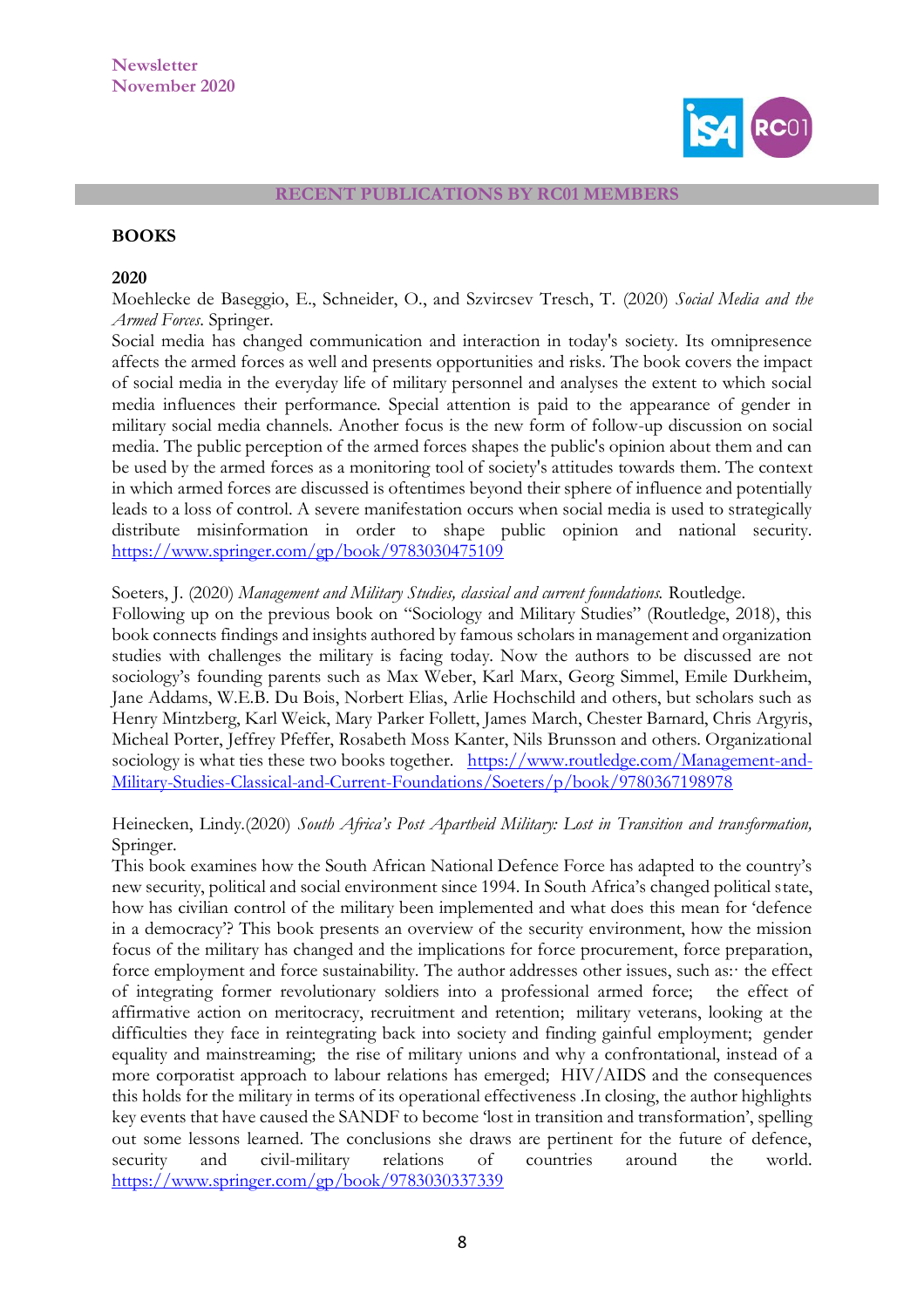

Szvircsev Tresch, T., Wenger, A., De Rosa, S., Ferst, T. and Robert, J. (2020) *Sicherheit 2020 - Aussen-, Sicherheits- und Verteidigungspolitische Meinungsbildung im Trend*. Militärakademie (MILAK) an der ETH Zürich und Center for Security Studies, ETH Zürich, Birmensdorf und Zürich.

Die Jahresstudie Sicherheit, die von der Militärakademie an der ETH Zürich und dem Center for Security Studies (CSS) jeweils gemeinsam publiziert wird, dient der Ermittlung langfristiger Trends in der aussen-, sicherheits- und verteidigungspolitischen Meinungsbildung in der Schweiz. Sie basiert auf im Jahresrhythmus durchgeführten repräsentativen Befragungen. Die Publikation erscheint in deutscher Sprache und enthält Zusammenfassungen in Deutsch, Französisch, Italienisch und Englisch.<https://css.ethz.ch/publikationen/studie-sicherheit.html>

### Rivera-Paez, S. (2020) *Military and Identity. Self-representation and peace-building in the officer corps of the Colombian Armed Forces.*

This book discusses who are the officers of the Military Forces in Colombia and what are their perceptions, convictions and discussions about a vital issue in the country: peace-building. In the midst of the current ideological, political, social and economic disputes, which imply short, medium and long term transformations of the military organization, this book aims to build bridges between social sciences and the military environment, to explore new scenarios of cooperative work. This is a completely new research in the country on the composition, mentality and identities of the Colombian military officers' corps, made in the framework of the Doctorate of Social and Human Sciences of the Pontificia Universidad Javeriana.

#### **2019**

Leuprecht, C., Koelling, M. and Hataley, T. ( 2019) *[Public Security in Federal Polities](https://utorontopress.com/ca/public-security-in-federal-polities-2)*. Toronto: University of Toronto Press.

Public Security in Federal Polities is the first systematic and methodical study to bring together the fields of security studies and comparative federalism. The volume explores the symbiotic relationship between public security concerns and institutional design, public administration, and public policy across nine federal country case studies: Brazil, Canada, Germany, India, Mexico, South Africa, Spain, Switzerland, and the United States. In addressing specific national security concerns and aspects of globalization that are challenging conventional approaches to global, international, regional, and domestic security, this volume examines how the constitutional and institutional framework of a society affects the effectiveness and efficiency of public security arrangements. *Public Security in Federal Polities* identifies differences and similarities, highlights best practices, and draws out lessons for both particular federations, and for federal systems in general. This book is essential reading for scholars, students, practitioners as well as policy- and decisionmakers of security and federalism. [https://utorontopress.com/us/public-security-in-federal](https://utorontopress.com/us/public-security-in-federal-polities-2)[polities-2](https://utorontopress.com/us/public-security-in-federal-polities-2)

## Levy, Y. (2019) *Whose Life Is Worth More? Hierarchies of Risk and Death in Contemporary Wars*. Stanford, CA: Stanford University Press.

Modern democracies face tough life-and-death choices in armed conflicts. Chief among them is how to weigh the value of soldiers' lives against those of civilians on both sides. The first of its kind, *Whose Life Is Worth More?* reveals that how these decisions are made is much more nuanced than conventional wisdom suggests. When these states are entangled in prolonged conflicts, hierarchies emerge and evolve to weigh the value of human life.Yagil Levy delves into a wealth of contemporary conflicts, including the drone war in Pakistan, the Kosovo war, the Israeli-Palestinian conflict, and the US and UK wars in Iraq and Afghanistan. Cultural narratives about the nature and necessity of war, public rhetoric about external threats facing the nation, antiwar movements, and democratic values all contribute to the perceived validity of civilian and soldier deaths. By looking beyond the military to the cultural and political factors that shape policies, this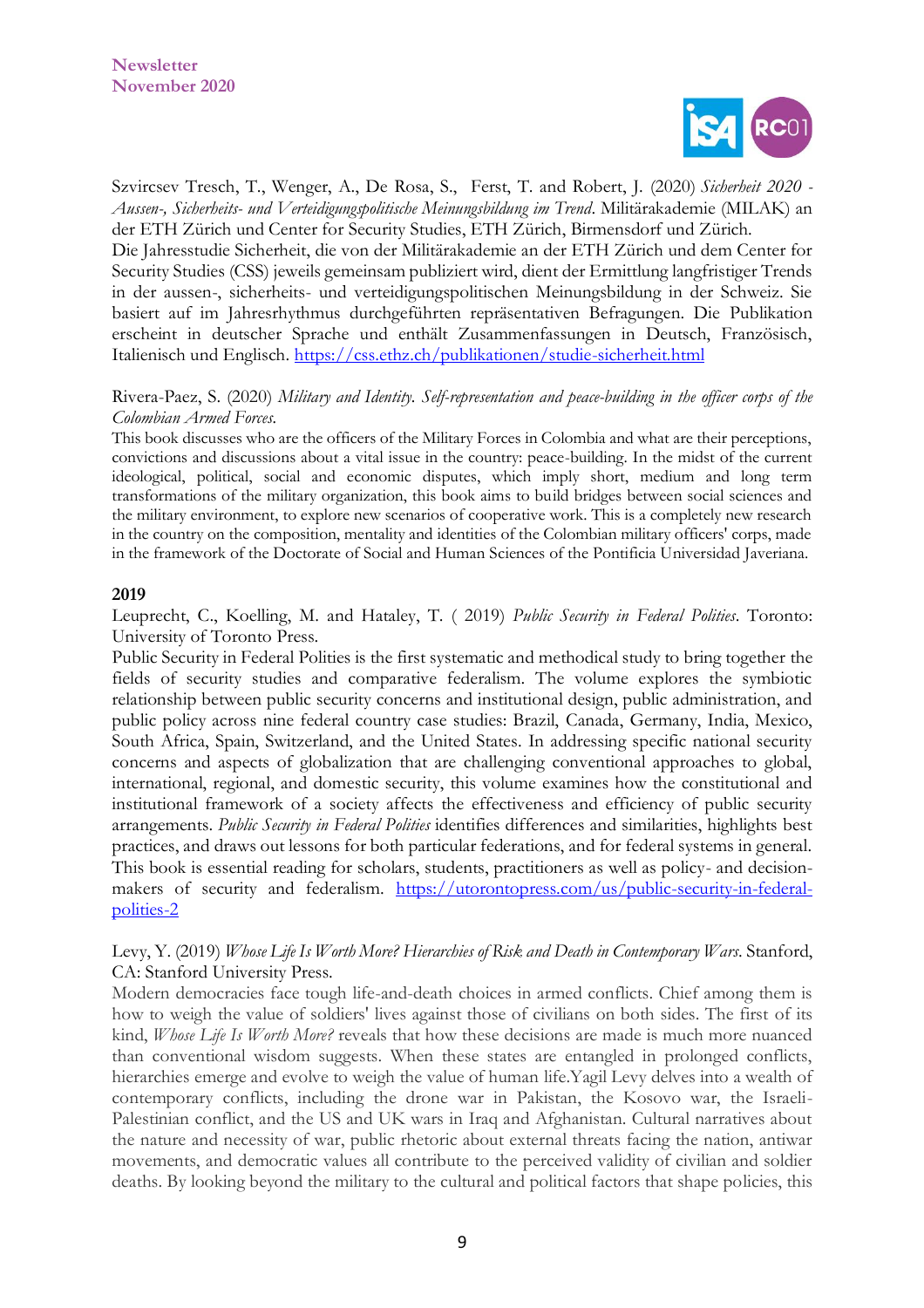

book provides tools to understand how democracies really decide whose life is worth more. <https://www.sup.org/books/title/?id=30360>

# **BOOK CHAPTERS**

## **2020**

[Holsting, V.S.](https://eur03.safelinks.protection.outlook.com/?url=https%3A%2F%2Fpure.fak.dk%2Fda%2Fpersons%2Fvilhelm-stefan-holsting(d26b2669-c0a8-4cc1-9fc5-159535bec5cc).html&data=02%7C01%7C%7C6ae1faff38394a7728ca08d8642ed44e%7Ca6fa3b030a3c42588433a120dffcd348%7C0%7C0%7C637369500512023220&sdata=OTUlGIYu5eYreIrWn39LzAOnUnbAh8Vw2WsQ0kvsLrI%3D&reserved=0) and Morten, B. (2020) [A New Spirit of Militarism? Person](https://eur03.safelinks.protection.outlook.com/?url=https%3A%2F%2Fpure.fak.dk%2Fda%2Fpublications%2Fa-new-spirit-of-militarism-personorganization-fit-and-economies-of-worth-among-new-military-cadets(88de2f52-7966-4194-b152-af9d414d7ce4).html&data=02%7C01%7C%7C6ae1faff38394a7728ca08d8642ed44e%7Ca6fa3b030a3c42588433a120dffcd348%7C0%7C0%7C637369500512023220&sdata=ikfUIKsD3v1gwg0UOsxyT6zqGn583V9AuEps%2FjyFIxg%3D&reserved=0)–Organization Fit and [Economies of Worth Among New Military Cadets.](https://eur03.safelinks.protection.outlook.com/?url=https%3A%2F%2Fpure.fak.dk%2Fda%2Fpublications%2Fa-new-spirit-of-militarism-personorganization-fit-and-economies-of-worth-among-new-military-cadets(88de2f52-7966-4194-b152-af9d414d7ce4).html&data=02%7C01%7C%7C6ae1faff38394a7728ca08d8642ed44e%7Ca6fa3b030a3c42588433a120dffcd348%7C0%7C0%7C637369500512023220&sdata=ikfUIKsD3v1gwg0UOsxyT6zqGn583V9AuEps%2FjyFIxg%3D&reserved=0) In Krystal K. Hachey; Tamir Libel; Waylon H. Dean (eds.) *Rethinking Military Professionalism for the Changing Armed Forces*. Springer Publications, 2020. [https://link.springer.com/chapter/10.1007/978-3-030-45570-5\\_11](https://link.springer.com/chapter/10.1007/978-3-030-45570-5_11)

Resteigne D., Manigart P. (2021) The Different Soldiers: A Look at Diversity and Inclusion in Military Organizations. In: Heeren-Bogers J., Moelker R., Kleinreesink E., Van der Meulen J., Soeters J., Beeres R. (eds) *The Yin-Yang Military*. Springer, Cham. [https://www.springerprofessional.de/en/the-different-soldiers-a-look-at-diversity-and](https://www.springerprofessional.de/en/the-different-soldiers-a-look-at-diversity-and-inclusion-in-mili/18355618)[inclusion-in-mili/18355618](https://www.springerprofessional.de/en/the-different-soldiers-a-look-at-diversity-and-inclusion-in-mili/18355618)

Levy, Yagil. (2020) Israel: A Politically Monitored Military in a Militarized Society, in *Oxford Research Encyclopaedia of Politics*, ed. William Thompson (New York: Oxford University Press), [https://oxfordre.com/politics/view/10.1093/acrefore/9780190228637.001.0001/acrefo](https://eur03.safelinks.protection.outlook.com/?url=https%3A%2F%2Foxfordre.com%2Fpolitics%2Fview%2F10.1093%2Facrefore%2F9780190228637.001.0001%2Facrefore-9780190228637-e-1895&data=02%7C01%7C%7C4db82c285fc74b43e15b08d85f06d93c%7Ca6fa3b030a3c42588433a120dffcd348%7C0%7C0%7C637363830328272172&sdata=vYuCca3magmBhivWPkyCvf06jPBBmsE%2FFXLyT1qmyAM%3D&reserved=0) [re-9780190228637-e-1895](https://eur03.safelinks.protection.outlook.com/?url=https%3A%2F%2Foxfordre.com%2Fpolitics%2Fview%2F10.1093%2Facrefore%2F9780190228637.001.0001%2Facrefore-9780190228637-e-1895&data=02%7C01%7C%7C4db82c285fc74b43e15b08d85f06d93c%7Ca6fa3b030a3c42588433a120dffcd348%7C0%7C0%7C637363830328272172&sdata=vYuCca3magmBhivWPkyCvf06jPBBmsE%2FFXLyT1qmyAM%3D&reserved=0)

Leuprecht, C and Kasurak, P. (2020) [The Canadian Armed Forces and Humanitarian Assistance](https://www.cigionline.org/articles/canadian-armed-forces-and-humanitarian-assistance-and-disaster-relief-defining-role)  [and Disaster Relief: Defining A Role.](https://www.cigionline.org/articles/canadian-armed-forces-and-humanitarian-assistance-and-disaster-relief-defining-role) *Security, Intelligence and the Global Health Crisis*. Eds. Wesley Wark and Aaron Shull. Waterloo: Centre for International Governance Innovation. [https://www.cigionline.org/articles/canadian-armed-forces-and-humanitarian-assistance-and](https://www.cigionline.org/articles/canadian-armed-forces-and-humanitarian-assistance-and-disaster-relief-defining-role)[disaster-relief-defining-role](https://www.cigionline.org/articles/canadian-armed-forces-and-humanitarian-assistance-and-disaster-relief-defining-role)

Leuprecht, C. (2020) [The Demographics of Force Generation: Recruitment, Attrition and](https://www.palgrave.com/gp/book/9783030264024)  [Retention of Citizen Soldiers.](https://www.palgrave.com/gp/book/9783030264024) In *Canadian Defence Policy in Theory and Practice*. Eds. Thomas Juneau, Philippe Lagassé and Srdjan Vucetic. Basingstoke: Palgrave Macmillan, pp. 181-201. [https://link.springer.com/chapter/10.1007/978-3-030-26403-1\\_11](https://link.springer.com/chapter/10.1007/978-3-030-26403-1_11)

## **2019**

Heinecken L. 2019. Three waves of gender integration: The causes, consequences and implications for the South African armed forces, in Robert Egnell and Mayesha Alam (eds), *Women and gender perspectives in the military*. Georgetown University Press. 207-221. <http://press.georgetown.edu/book/georgetown/women-and-gender-perspectives-military>

Leuprecht, C and Derow, J. 2019. [Conceptions of Deterrence: The eFP's Political and Military](http://www.ndc.nato.int/news/news.php?icode=1406)  [Posture.](http://www.ndc.nato.int/news/news.php?icode=1406) In *The Alliance Five Years After Crimea: Implementing the Wales Summit Pledges*. Ed. Marc Ozawa. Rome: NATO Defence College, pp. 18-30. [https://www.jstor.org/stable/resrep23664.7?seq=1#metadata\\_info\\_tab\\_contents](https://www.jstor.org/stable/resrep23664.7?seq=1#metadata_info_tab_contents)

Leuprecht, C, Lanoszka, A, Derow, J. and Muti, C. 2019. [Future Multilateral Cooperation:](https://stellenbosch-my.sharepoint.com/Users/CL/Downloads/the-riga-conference-papers-2019-nato-at-70-in-the-baltic-sea-region-read-in-english.pdf)  [Leveraging the NATO enhanced Forward Presence two years on.](https://stellenbosch-my.sharepoint.com/Users/CL/Downloads/the-riga-conference-papers-2019-nato-at-70-in-the-baltic-sea-region-read-in-english.pdf) In *Riga Conference Papers 2019: NATO at 70 in the Baltic Sea Region*." Eds. Andris Spruds, Maris Andzans, Sandis Sraders. Riga: Latvian Institute of International Affairs, pp. 15-31. [https://www.iai.it/en/pubblicazioni/future](https://www.iai.it/en/pubblicazioni/future-multilateral-cooperation-leveraging-nato-enhanced-forward-presence-two-years)[multilateral-cooperation-leveraging-nato-enhanced-forward-presence-two-years](https://www.iai.it/en/pubblicazioni/future-multilateral-cooperation-leveraging-nato-enhanced-forward-presence-two-years)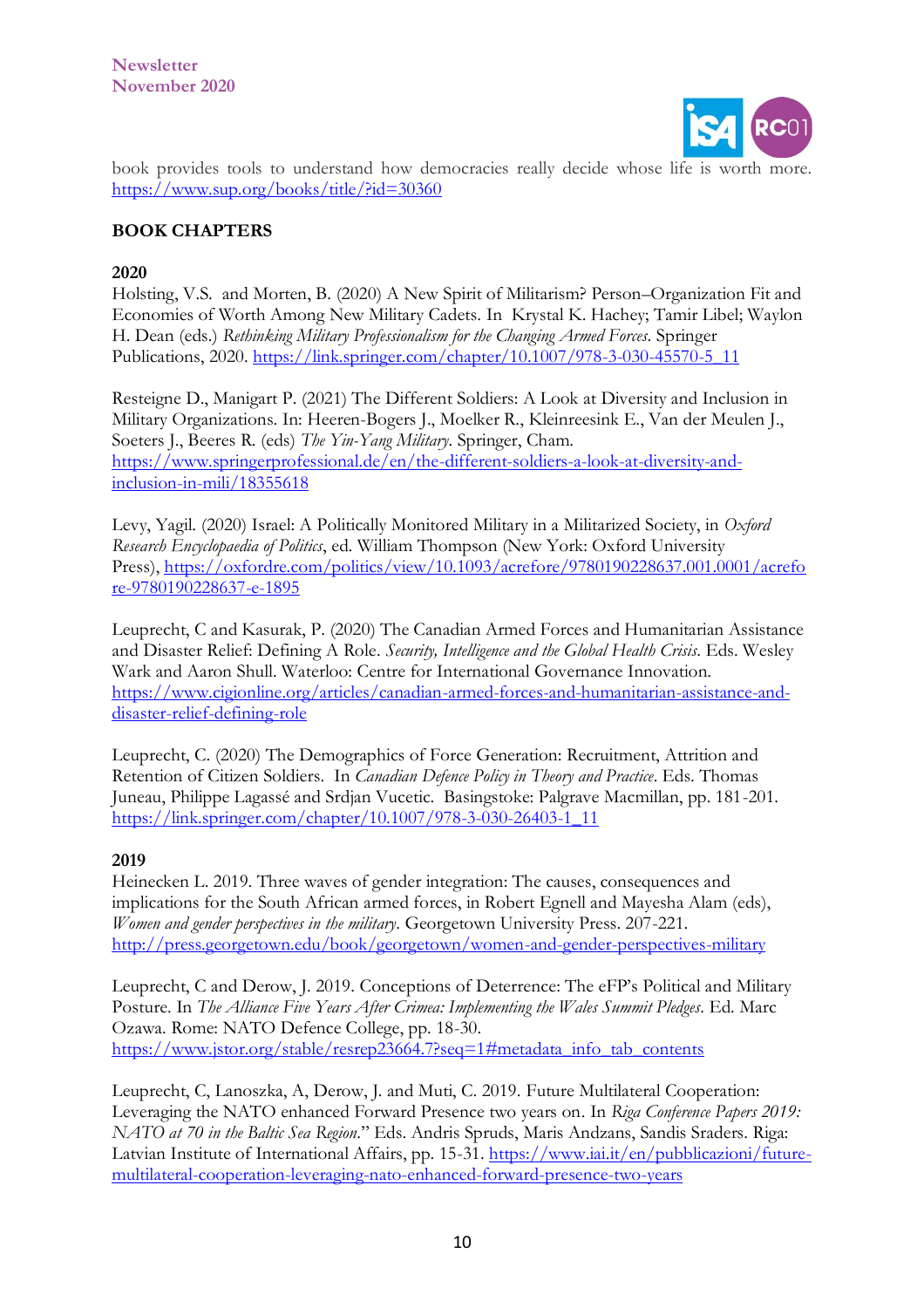

Leuprecht, C. (2019). [Demographic Imperatives for Diversity.](https://utorontopress.com/ca/strengthening-the-canadian-armed-forces-through-diversity-and-inclusion-4) In *Strengthening the Canadian Armed Forces through Diversity: We stand on guard for thee*. Eds. Alistair Edgar, Rupinder Mangat and Bessma Momani. Toronto: University of Toronto Press, pp. 19-35. [https://utorontopress.com/us/strengthening-the-canadian-armed-forces-through-diversity-and](https://utorontopress.com/us/strengthening-the-canadian-armed-forces-through-diversity-and-inclusion-4)[inclusion-4](https://utorontopress.com/us/strengthening-the-canadian-armed-forces-through-diversity-and-inclusion-4)

# **JOURNAL ARTICLES**

**2020**

Victor Tillberg, Lotta. (2020). The Dynamics of Military Skills: The Role of Experience-Based Knowledge in Challenging Situations. *The Scandinavian Journal of Military Studies*, published online 19 June 2020. <https://sjms.nu/articles/10.31374/sjms.40/>

Bencherif, Abib., Campara, Aurelie., & Stockemer, Daniel. (2020). Lethal Violence in Civil War: Trends and Micro-Dynamics of Violence in the Northern Mali Conflic (2012-2015). *Studies in Conflict & Terrorism*, published online 24 June 2020 <https://www.tandfonline.com/doi/abs/10.1080/1057610X.2020.1780028>

Gazit, Nir and Levy, Yagil. (2020). Military Policing in Israel. Special edition on the IDF's policing in the West Bank and on the Gaza border. *Israel Studies Review* [https://www.berghahnjournals.com/view/journals/israel-studies-review/35/2/israel-studies](https://eur03.safelinks.protection.outlook.com/?url=https%3A%2F%2Fwww.berghahnjournals.com%2Fview%2Fjournals%2Fisrael-studies-review%2F35%2F2%2Fisrael-studies-review.35.issue-2.xml&data=02%7C01%7C%7Cdd723be32d224e0a898d08d869cea94a%7Ca6fa3b030a3c42588433a120dffcd348%7C0%7C0%7C637375683632837470&sdata=CnLedO1GeS357Tpg0hbDdvKe3unUTAikuMk0Kq9ORSk%3D&reserved=0)[review.35.issue-2.xml](https://eur03.safelinks.protection.outlook.com/?url=https%3A%2F%2Fwww.berghahnjournals.com%2Fview%2Fjournals%2Fisrael-studies-review%2F35%2F2%2Fisrael-studies-review.35.issue-2.xml&data=02%7C01%7C%7Cdd723be32d224e0a898d08d869cea94a%7Ca6fa3b030a3c42588433a120dffcd348%7C0%7C0%7C637375683632837470&sdata=CnLedO1GeS357Tpg0hbDdvKe3unUTAikuMk0Kq9ORSk%3D&reserved=0)

Carreiras, Helena, Bessa, Fernando, Ávila, Patrícia, Malheiro, Luís (2020), "Cadets in Portuguese military academies: a sociological portrait", *Sociologia*, Problemas e Práticas, 93, pp.9-29 <https://journals.openedition.org/spp/7234>

Morten. Braender & Vilhelm, Holsting. (2020). The Power of Experience? Innovative and Authoritative Leadership Values Among Danish Army Cadets. *Armed Forces & Society*. First Published September 3.<https://journals.sagepub.com/doi/abs/10.1177/0095327X20951435>

## **2019**

Heinecken, Lindy. and Wilen, Nina. (2019). No Place Like Home? Postdeployment Reintegration Challenges Facing South African Peacekeepers, *Armed Forces and Society*, Published online December, p1-20.

Resteigne, Delphine & Manigart, Philippe. (2019) Boots on the streets: A 'policization' of the armed forces as the new normal, *Journal of Military Studies*, vol.8. <https://content.sciendo.com/view/journals/jms/8/2019/article-p16.xml?language=en>

Op den Buijs, Tessa., Broesder, Wendy & Goldenberg, Irina, Resteigne, Delphine and Kivirahk, Juhan. (2019). Warrior and peacekeeper role identities: associations with self-esteem, organizational commitment and organizational citizenship behaviour. *Journal of Military Studies*, vol.8. <https://content.sciendo.com/view/journals/jms/8/2019/article-p3.xml?language=en>

Leuprecht, C. (2019). [The enhanced Forward Presence \(eFP\):](http://www.ndc.nato.int/news/news.php?icode=1371) Innovating NATO's Deployment [Model for collective defence.](http://www.ndc.nato.int/news/news.php?icode=1371) *Policy Brief*. Rome: NATO Defence College. <https://www.ndc.nato.int/news/news.php?icode=1371>